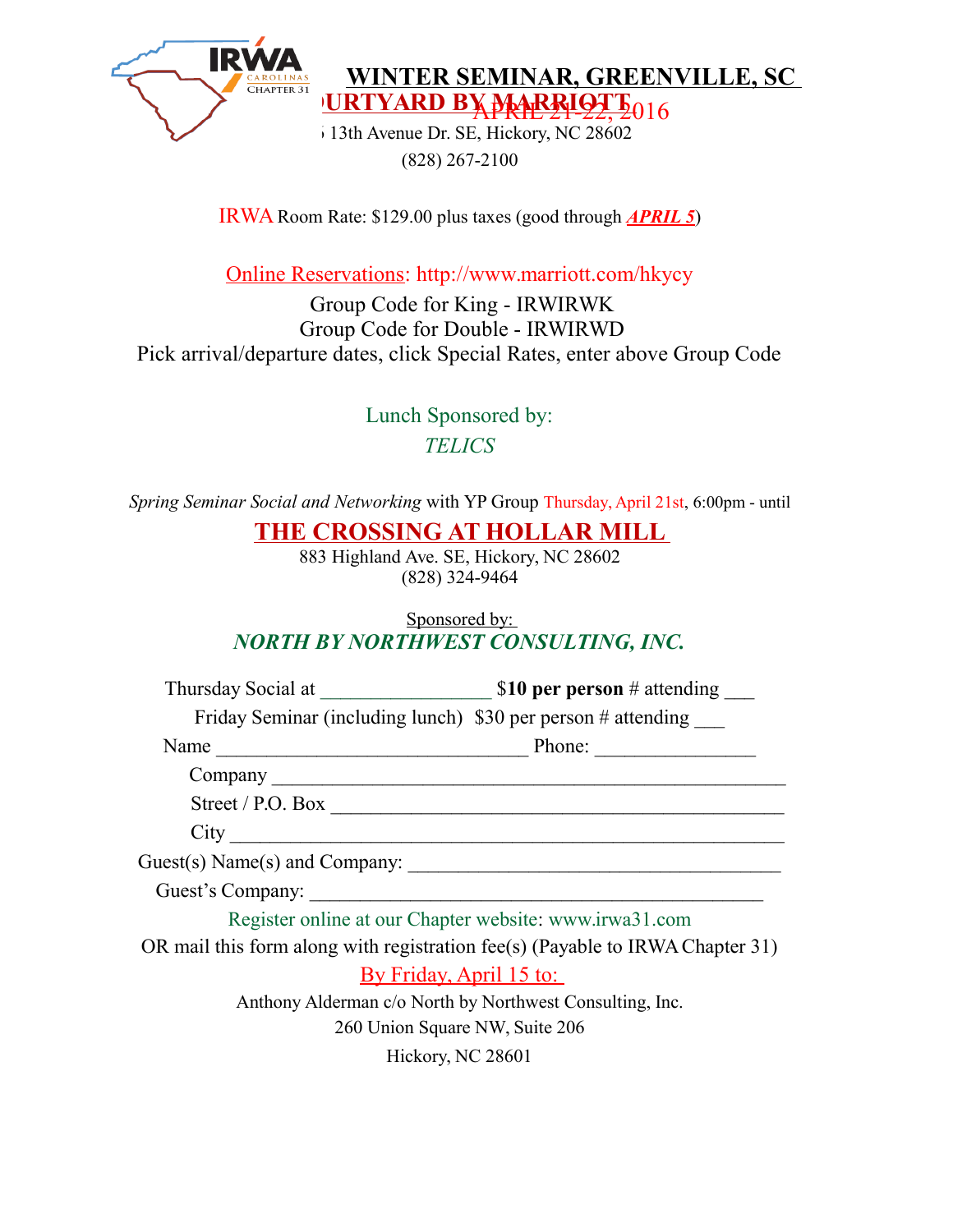| CHAPTER 31                                                                                                                                | <b>Thursday, April SPRING SEMINAR, HICKORY, NC</b><br><b>EDUCATION</b><br>April 22, 2016<br>C215 - Right of Way Acquisition for Pipeline Projects                     |  |
|-------------------------------------------------------------------------------------------------------------------------------------------|-----------------------------------------------------------------------------------------------------------------------------------------------------------------------|--|
| Courtyard by Marriof ENDA<br>1946 13th Avenue Dr., Hickory, NC                                                                            |                                                                                                                                                                       |  |
| WEDNESDAY, APRIL 20 - THURSDAY, APRIL 21                                                                                                  |                                                                                                                                                                       |  |
| $6:00p.m. - until$                                                                                                                        | <b>NETWORKING &amp; HOSPITALITY</b><br>The Crossing at Hollar Mill, 883 Highland Ave. SE, Hickory, NC<br>Sponsored by: NORTH BY NORTHWEST CONSULTING                  |  |
| <b>QUARTERLY SEMINAR</b><br><b>COURTYARD BY MARRIOTT</b><br>1946 13th Avenue Dr., Hickory, NC<br>$(828) 267 - 2100$                       |                                                                                                                                                                       |  |
| $7:30a.m. - 8:00a.m.$<br>Registration                                                                                                     |                                                                                                                                                                       |  |
| $8:00a.m. - 8:30a.m.$                                                                                                                     | <b>Welcome/Announcements/Sponsors</b>                                                                                                                                 |  |
| <b>FRIDAY, APRIL 22</b>                                                                                                                   |                                                                                                                                                                       |  |
| <b>Presentations</b><br>$8:40a.m. - 9:30a.m.$<br><b>City of Hickory Infrastructure Bond Initiative</b><br>Andrea Surratt, City of Hickory |                                                                                                                                                                       |  |
| $9:30a.m. - 9:40a.m.$                                                                                                                     | $\sim$ Break $\sim$<br>$9:40a.m. - 10:30a.m.$ Monitoring and Inspecting Rights of Way and Facilities with Drones<br>Patrick Lohman, VP of Partnerships, PrecisionHawk |  |
| $10:30a.m. - 10:40a.m.$<br>$10:40a.m - 11:30a.m.$                                                                                         | $\sim$ Break $\sim$<br>No Evidence is Good Evidence - Lessons Learned in Robeson County<br>Adam Spry, Piedmont Natural Gas                                            |  |
|                                                                                                                                           | Bill Moss, Smith Anderson Law Firm                                                                                                                                    |  |
| $11:30a.m. - 11:40a.m.$<br>$11:40a.m. - 12:30p.m.$                                                                                        | $\sim$ Break $\sim$<br><b>Addressing Opposition to Pipeline Projects</b>                                                                                              |  |
|                                                                                                                                           | Steve Chastain, Percheron Field Services                                                                                                                              |  |
| $12:30p.m. - 1:30p.m.$                                                                                                                    | <b>LUNCH</b> sponsored by <b>TELICS</b>                                                                                                                               |  |
| 1:30p.m. - 2:30p.m.                                                                                                                       | <b>Chapter Business Meeting</b>                                                                                                                                       |  |
| $1:30$ p.m. - until                                                                                                                       | <b>Chapter 31 Business Meeting</b>                                                                                                                                    |  |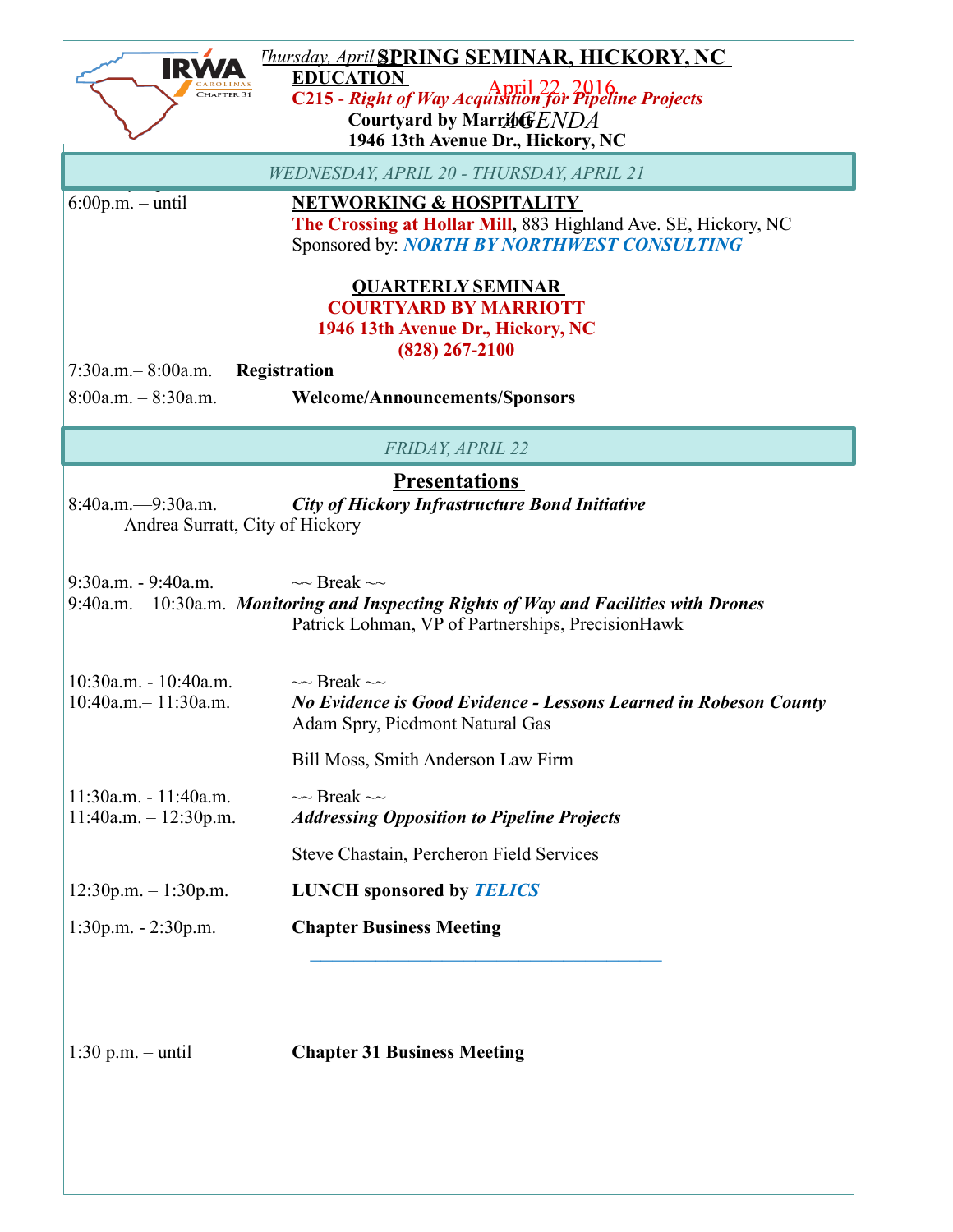*HOTEL INFORMATION* 



**COURTYARD BY MARRIOTT 1946 13th Avenue Dr. SE Hickory, NC 28602 (828) 267-2100 Call and ask for IRWA rate.**  Deadline to book room is **APRIL 5 Room rate is \$129.00 plus tax** 

Online Reservations: http://www.marriott.com/hkycy

Group Code for King - IRWIRWK Group Code for Double - IRWIRWD Pick arrival/departure dates, click Special Rates, enter above Group Code

*THURSDAY SOCIAL* 

**The Thursday social will be held with the Young Professionals at** 

**The Crossing at Hollar Mill 883 Highland Ave. SE, Hickory, NC (828) 324-9464** 

## *EDUCATION*

**Course 215, Right of Way Acquisition for Pipeline Projects, will be presented at the hotel in Hickory on Wednesday and Thursday.**